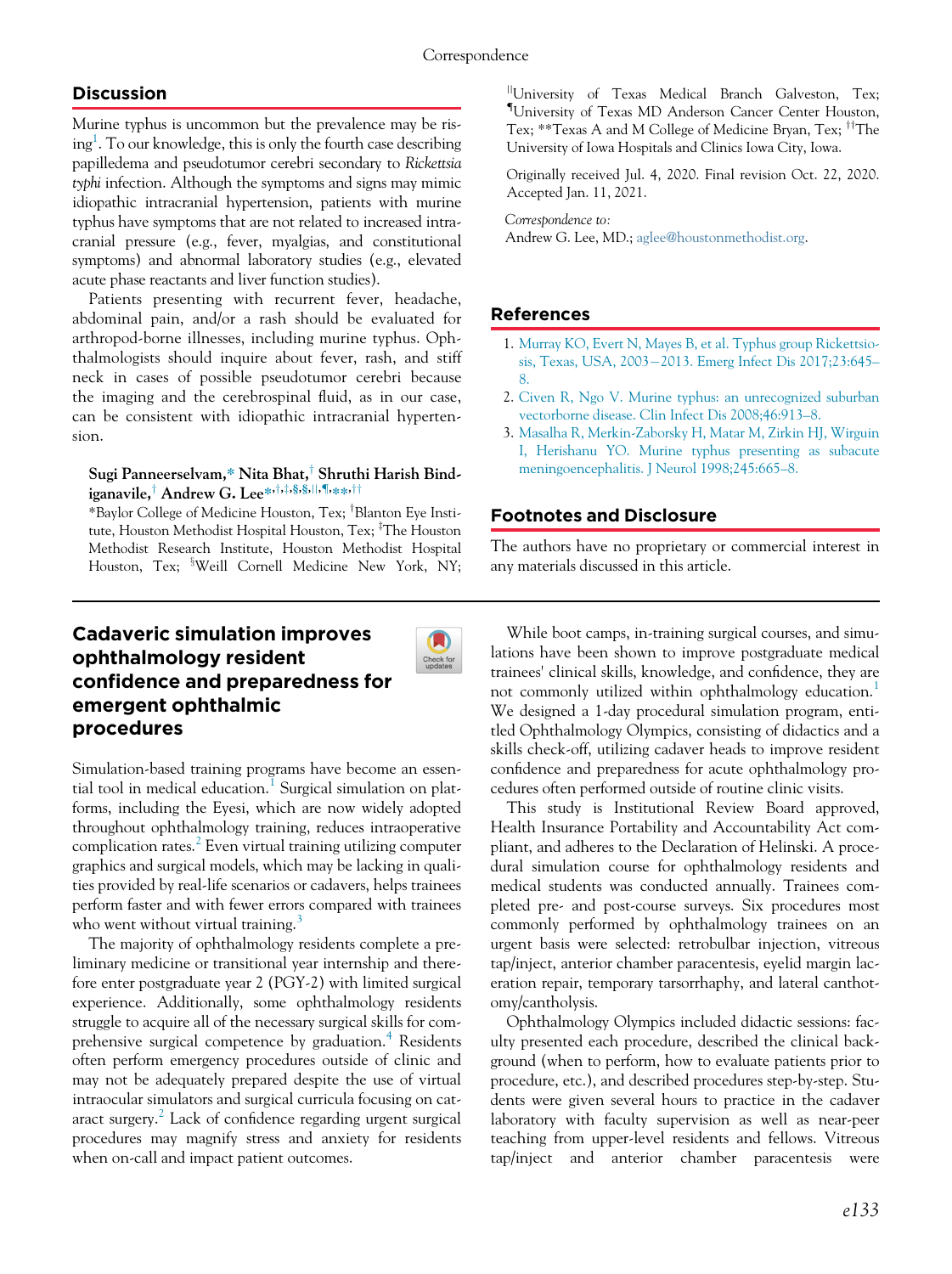<span id="page-1-1"></span>performed on donor human eyes secured in a model head. All other procedures were performed on formalin-fixed cadaver heads. For the skills check-off portion, trainees were divided into teams and given 12 minutes to perform each skill. Grading was performed by faculty, with a set point-based scoring system. A rubric was provided to each faculty scorer and included points for each step of the procedure. Real-time feedback and performance-based teaching were incorporated into the end of each round. PGY2-3 residents competed in the skills check-off while PGY4s played a coaching role and provided assistance when needed.

Participants filled out pre- and post-course questionnaires to evaluate confidence level and prior familiarity with each skill. Participants were asked how the Olympics impacted their confidence performing procedures, procedural knowledge, familiarity with anatomy, team building, morale, and decreasing anxiety.

Statistical analysis was performed using IBM SPSS, version 22.

Data were collected over a 3-year period. Participants included visiting medical students, interns, and ophthalmology residents. There were 12-14 trainees who participated in Olympics each year. A total of  $n = 36$  and  $n = 34$  participants completed the pre-survey and post-survey, respectively. This represented 3 medical students, 4 PGY-1 trainees, 11 PGY-2s, 8 PGY-3s, and 10 PGY-4s. Survey response rate was 100%. Among the participants, 100% of lower-level trainees, including medical students, PGY-1s, and PGY-2s (n = 17) had never performed any of the 6 procedures independently, and only 4 had observed any of the procedures [\(Fig. 1](#page-1-0)).

Average pre-course comfort level on a scale of 1-4 ranged from 1.75-2.33 [\(Table 1\)](#page-1-1). Average anxiety on a  $0-4$  scale with  $0 =$  no anxiety and  $4 =$  severe anxiety was 2.14. Three trainees rated their anxiety performing acute procedural skills as a 4/severe.

Average comfort level increased from pre- to post-Olympics in each procedure. This increase was statistically significant for all procedures except retrobulbar injection [\(Table 1](#page-1-1)).

<span id="page-1-0"></span>

Fig. 1—Prior experiences observing or performing each procedure. Survey question: Have you observed or assisted with this procedure?  $1 = no$ ,  $2 = observed$  only,  $3 = assisted$  once, 4 = assisted multiple times.

Table 1—Average pre- and post-Olympics comfort level performing each skill on a 1–4 scale with 1 = not comfortable at all, 2 = somewhat comfortable if I had assistance, 3 = moderately comfortable, could perform independently, 4 = very comfortable to perform independently.

| Procedure                                                                                       | Average Comfort<br>Level Pre-course | Average Comfort<br>Level Post-course | р             |
|-------------------------------------------------------------------------------------------------|-------------------------------------|--------------------------------------|---------------|
| Lateral canthotomy/<br>cantholysis                                                              | 2.11                                | 2.94                                 | $<$ 0.01      |
| Temporary tarsorrhaphy                                                                          | 2.31                                | 32                                   | $<$ 0.01 $\,$ |
| Eyelid margin laceration                                                                        | 2.31                                | 2.89                                 | 0.01          |
| Retrobulbar injection                                                                           | 2.83                                | 3.1                                  | 0.14          |
| Vitreous tap and inject                                                                         | 2.52                                | 3.1                                  | 0.01          |
| AC paracentesis                                                                                 | 2.53                                | 3.18                                 | 0.01          |
| Significant p-values (less than 0.05) were bolded to highlight the statistical<br>significance. |                                     |                                      |               |

When asked to rate the utility of skills learned for performing procedures while on-call on a scale of 1-5 with  $1 =$  not useful at all and  $5 =$  extremely useful, the average response was 4.57. The majority of participants (62%) reported that the skills learned during the course would be "extremely useful," whereas 32% found these skills "very useful." When asked to rate the utility of Olympics in increasing confidence performing procedures, procedural knowledge, familiarity with anatomy, team building, and morale, and decreasing anxiety, all categories received a score between 4 and 5.

Formal cadaver-based surgical simulation enables trainees to prepare for emergent ophthalmic procedures in an educational environment. Hands-on training significantly enhanced resident confidence level related to performing 6 essential ophthalmology procedures frequently performed on-call and outside of the routine clinic setting. Lower level trainees reported minimal prior experiences observing, assisting, or performing all six procedures. In all levels of training, post-course confidence level was significantly higher than pre-course, with the largest improvement seen in lower-level trainees.

Preparation for the operating room in residency often focuses on intraocular training with simulators or skin suturing curricula.<sup>5</sup> Virtual simulations have become commonplace in ophthalmology, which makes procedures like lateral canthotomy/ cantholysis, margin laceration repair, and tarsorrhaphy difficult to practice. Ophthalmology Olympics specifically focuses on a subset of procedures more likely to be performed outside normal clinic hours and for which early exposure, formal teaching, and confidence by frontline trainees may improve prompt, highquality care. Inconsistent experience with urgent procedural skills often results in anxiety and stress for trainees. Simulationbased programs have been shown to decrease anxiety and increase clinical performance across multiple surgical subspecialties.<sup>6</sup> Early exposure to these procedures may also improve surgical readiness. Residents requiring intervention to improve surgical skills earlier in training may be identified and proactive measures instituted.

This structured program has provided our students with early exposure and hands-on training and could be widely